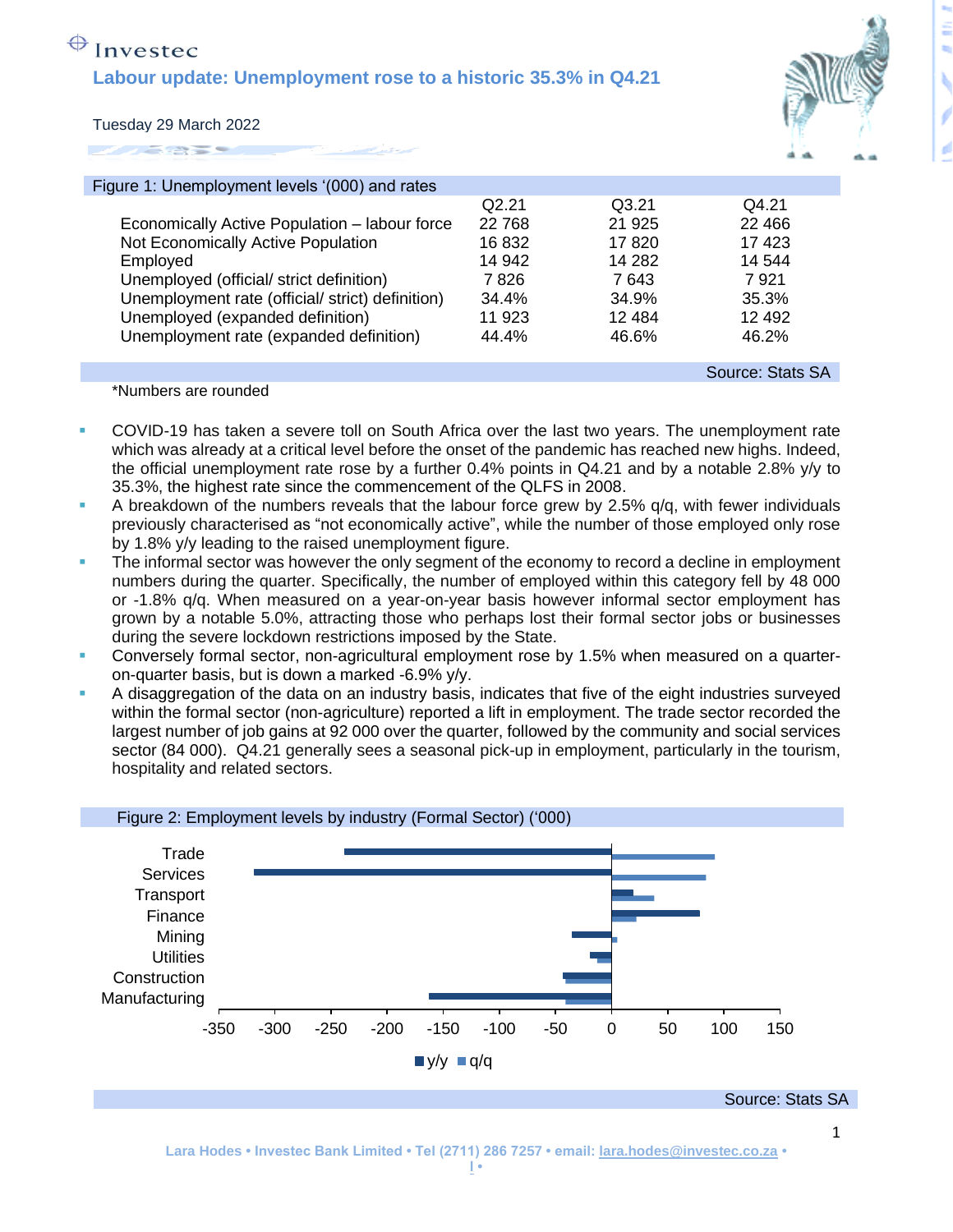## $\bigoplus$  Investec

**Labour update: Unemployment rose to a historic 35.3% in Q4.21** 



Tuesday 29 March 2022





- The expanded unemployment rate, (which includes individuals who desire employment regardless of whether they are actively seeking work) declined marginally to 46.2% but is a marked 17.5 percentage points higher than the rate logged during the same period in 2008, evincing the extent of SA's growing unemployment crisis.
- The youth category (15-24 years), a priority area of government, which has been particularly affected by the country's mounting unemployment problem remained elevated at 66.5% in Q4.21. Indeed, a focus on improving the quality of and access to education remains essential. Indeed, according to Stats SA of the 7.9 million unemployed persons in Q4.21 "as many as 51,6% had education levels below matric".
- Government outlined measures to increase employment in its State of the Nation Address, stating that a primary "task of government is to create the conditions that will enable the private sector – both big and small – to emerge, to grow, to access new markets, to create new products, and to hire more employees."
- February's Budget Review followed on from this tabling expenditure priorities in this regard.

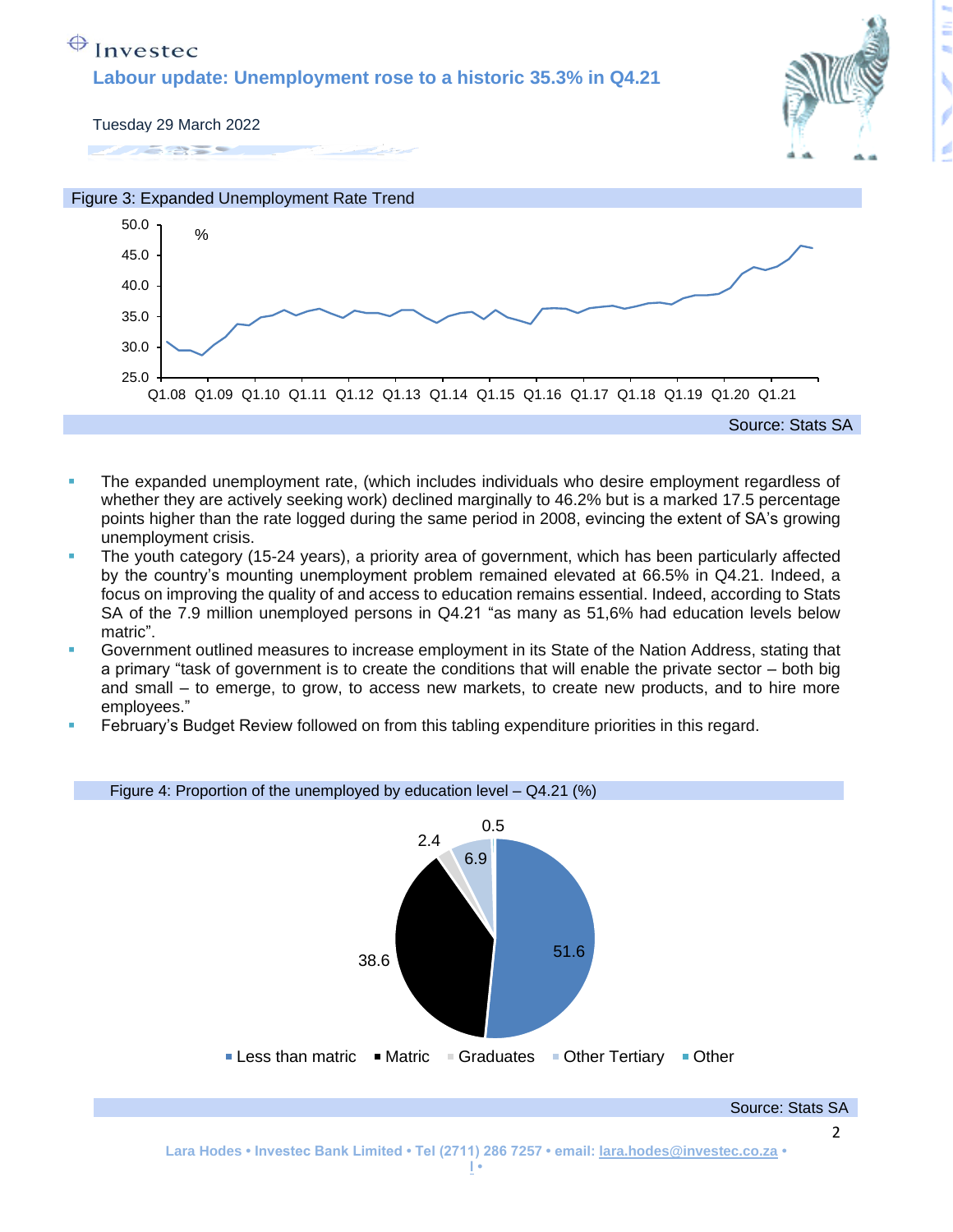

3

Tuesday 29 March 2022 

Important Disclaimer – please read

For the purposes of this disclaimer, Investec shall include Investec Bank Limited, its ultimate holding company, a subsidiary (or a subsidiary of a subsidiary) of that entity, a holding company of that entity or any other subsidiary of that holding company, and any affiliated entity of any such entities. "Investec Affiliates" shall mean any directors, officers, representatives, employees, advisers or agents of any part of Investec.

The information and materials presented in this report are provided to you solely for general information and should not be considered as an offer or solicitation of an offer to sell, buy or subscribe to any securities or any derivative instrument or any other rights pertaining thereto.

The information in this report has been compiled from sources believed to be reliable, but neither Investec nor any Investec Affiliates accept liability for any loss arising from the use hereof or makes any representations as to its accuracy and completeness. Any opinions, forecasts or estimates herein constitute a judgement as at the date of this report. There can be no assurance that future results or events will be consistent with any such opinions, forecasts or estimates. Past performance should not be taken as an indication or guarantee of future performance, and no representation or warranty, express or implied is made regarding future performance. The information in this report and the report itself is subject to change without notice. This report as well as any other related documents or information may be incomplete, condensed and/or may not contain all material information concerning the subject of the report; its accuracy cannot be guaranteed. There is no obligation of any kind on Investec or any Investec Affiliates to update this report or any of the information, opinions, forecasts or estimates contained herein.

Investec (or its directors, officers or employees) may, to the extent permitted by law, own or have a position or interest in the financial instruments or services referred to herein, and may add to or dispose of any such position or may make a market or act as a principal in any transaction in such financial instruments. Investec (or its directors, officers or employees) may, to the extent permitted by law, act upon or use the information or opinions presented herein, or research or analysis on which they are based prior to the material being published. Investec may have issued other reports that are inconsistent with, and reach different conclusions from, the information presented in this report. Those reports reflect the different assumptions, views and analytical methods of the analysts who prepared them. The value of any securities or financial instruments mentioned in this report can fall as well as rise. Foreign currency denominated securities and financial instruments are subject to fluctuations in exchange rates that may have a positive or adverse effect on the value, price or income of such securities or financial instruments. Certain transactions, including those involving futures, options and other derivative instruments, can give rise to substantial risk and are not suitable for all investors.

This report does not contain advice, except as defined by the Corporations Act 2001 (Australia). Specifically, it does not take into account the objectives, financial situation or needs of any particular person. Investors should not do anything or forebear to do anything on the basis of this report. Before entering into any arrangement or transaction, investors must consider whether it is appropriate to do so based on their personal objectives, financial situation and needs and seek financial advice where needed.

No representation or warranty, express or implied, is or will be made in relation to, and no responsibility or liability is or will be accepted by Investec or any Investec Affiliates as to, or in relation to, the accuracy, reliability, or completeness of the contents of this report and each entity within Investec (for itself and on behalf of all Investec Affiliates) hereby expressly disclaims any and all responsibility or liability for the accuracy, reliability and completeness of such information or this research report generally.

The securities or financial instruments described herein may not have been registered under the US Securities Act of 1933, and may not be offered or sold in the United States of America or to US persons unless they have been registered under such Act, or except in compliance with an exemption from the registration requirements of such Act. US entities that are interested in trading securities listed in this report should contact a US registered broker dealer.

For readers of this report in South Africa: this report is produced by Investec Bank Limited, an authorised financial services provider and a member of the JSE Limited.

For readers of this report in United Kingdom and Europe: this report is produced by Investec Bank Plc ("IBP") and was prepared by the analyst named in this report. IBP is authorised by the Prudential Regulation Authority and regulated by the Financial Conduct Authority and the Prudential Regulation Authority and is a member of the London Stock Exchange. This report is not intended for retail clients and may only be issued to professional clients and eligible counterparties, and investment professionals as described in S19 of the Financial Services and Markets Act 2000 (Financial Promotions) Order 2005.

For readers of this report in Ireland: this report is produced by Investec Bank plc (Irish Branch) and was prepared by the analyst named in this report. Investec Bank plc (Irish Branch) is authorised by the Prudential Regulation Authority in the United Kingdom and is regulated by the Central Bank of Ireland for conduct of business rules.